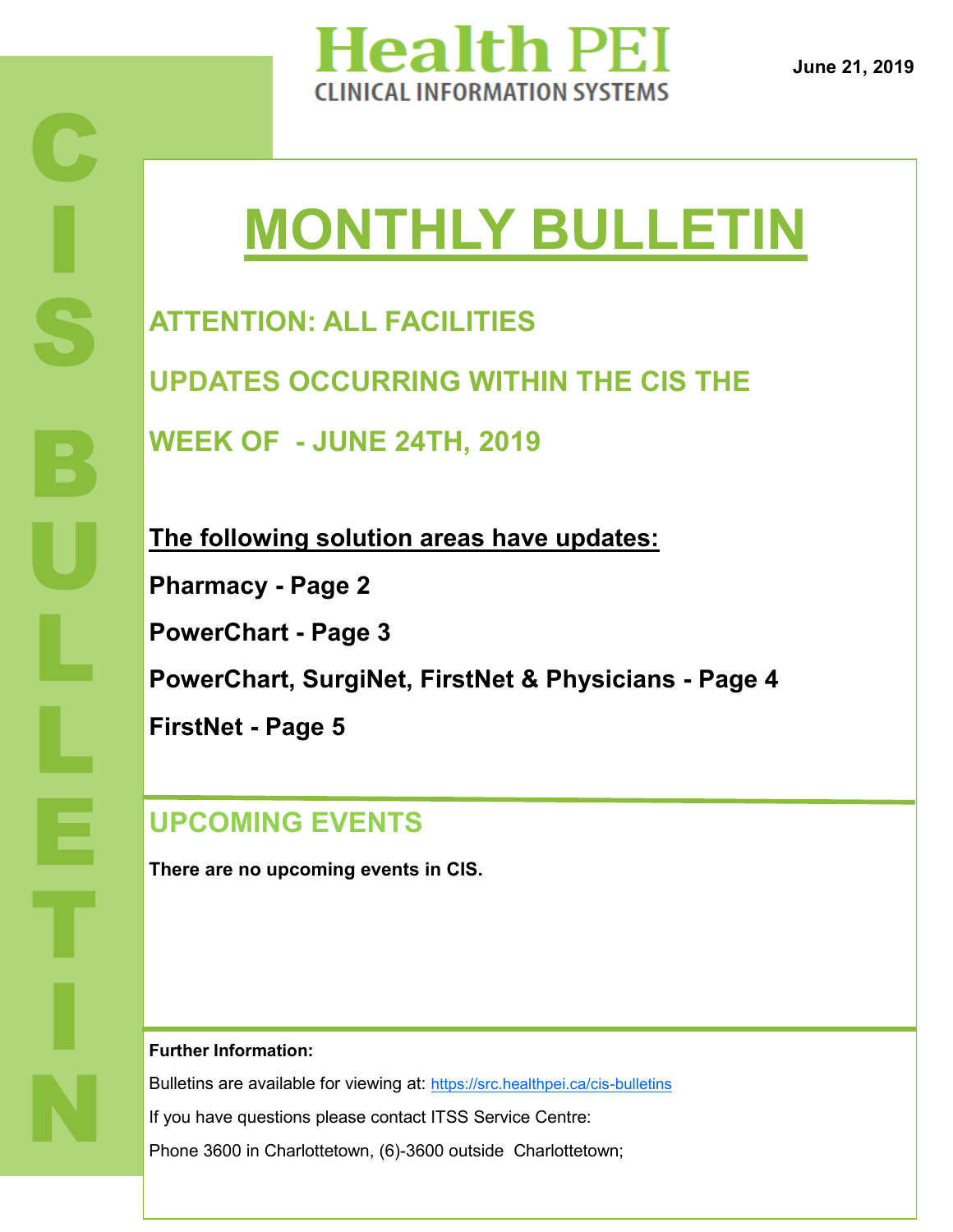**-2-**

#### **Pharmacy Updates:**

#### **Multum Alert Window Upgrade - mCDS (Medication Clinical Decision Support)**

All the information available in the current window will remain; but some enhanced features will be added:

- 1) Interacting med can be discontinued from this window
- 2) Reference Text, including Education Leaflets can be viewed/printed
- **PLAN PLAN** 3) Allergies list may be viewed and updated inside the window
	- 4) Comments may be added that can be seen by other clinicians (comments are associated to the patient, not the actual alert)
	- 5) The most recent INR, Creatinine, and Creatinine Clearance results will display under the "Discern Alerts" section.

| <b>&amp; ZZ TEST, PATIENT FIVE - 010202422</b>                           |                                                                                         |                                                                       |                                        |                               | $\begin{array}{c c c c c c} \hline \multicolumn{3}{c }{\mathbf{.}} & \multicolumn{3}{c }{\mathbf{.}} \\ \hline \multicolumn{3}{c }{\mathbf{.}} & \multicolumn{3}{c }{\mathbf{.}} \\ \multicolumn{3}{c }{\mathbf{.}} & \multicolumn{3}{c }{\mathbf{.}} \\ \multicolumn{3}{c }{\mathbf{.}} & \multicolumn{3}{c }{\mathbf{.}} \\ \multicolumn{3}{c }{\mathbf{.}} & \multicolumn{3}{c }{\mathbf{.}} \\ \multicolumn{3}{c }{\mathbf{.}} & \multicolumn{3}{c }{$ |
|--------------------------------------------------------------------------|-----------------------------------------------------------------------------------------|-----------------------------------------------------------------------|----------------------------------------|-------------------------------|------------------------------------------------------------------------------------------------------------------------------------------------------------------------------------------------------------------------------------------------------------------------------------------------------------------------------------------------------------------------------------------------------------------------------------------------------------|
| $-8a$<br><b>船 气 气</b> 100%                                               |                                                                                         |                                                                       |                                        |                               |                                                                                                                                                                                                                                                                                                                                                                                                                                                            |
| <b>Medication Clinical Decision Support (mCDS)</b>                       |                                                                                         |                                                                       |                                        |                               | (Collapse All)                                                                                                                                                                                                                                                                                                                                                                                                                                             |
|                                                                          |                                                                                         |                                                                       |                                        |                               |                                                                                                                                                                                                                                                                                                                                                                                                                                                            |
| ZZ TEST, PATIENT FIVE - 010202422                                        |                                                                                         |                                                                       |                                        |                               |                                                                                                                                                                                                                                                                                                                                                                                                                                                            |
| The order was created with the following alerts:                         |                                                                                         |                                                                       |                                        |                               |                                                                                                                                                                                                                                                                                                                                                                                                                                                            |
| amiodarone 200 mg, Oral, BID                                             |                                                                                         |                                                                       |                                        |                               |                                                                                                                                                                                                                                                                                                                                                                                                                                                            |
| $\triangle$ Comments (1)                                                 |                                                                                         |                                                                       |                                        |                               |                                                                                                                                                                                                                                                                                                                                                                                                                                                            |
| Date/Time<br>Note                                                        |                                                                                         |                                                                       | Author                                 | Fdit                          |                                                                                                                                                                                                                                                                                                                                                                                                                                                            |
| 05/27/2019 15:32                                                         | Allergy penicillin: Patient has had ceftriaxone before with no reaction                 |                                                                       | Pharmacist                             | 大地<br>Test, CPOE Pharmacist,  |                                                                                                                                                                                                                                                                                                                                                                                                                                                            |
|                                                                          |                                                                                         |                                                                       |                                        |                               |                                                                                                                                                                                                                                                                                                                                                                                                                                                            |
|                                                                          |                                                                                         |                                                                       |                                        |                               |                                                                                                                                                                                                                                                                                                                                                                                                                                                            |
| Allergy (1)                                                              |                                                                                         |                                                                       |                                        |                               | $\blacktriangle$                                                                                                                                                                                                                                                                                                                                                                                                                                           |
|                                                                          |                                                                                         |                                                                       |                                        |                               |                                                                                                                                                                                                                                                                                                                                                                                                                                                            |
| Medication $\spadesuit$<br>Severity<br>Allergy<br><b>S</b> amiodarone    | <b>Details</b><br><b>Reaction Type</b><br><b>Fo</b> amiodarone 200 mg, Oral,<br>Allergy | <b>Allergy Comments</b><br>Reaction Symptoms: Not entered Source: Not |                                        | Reason<br>Select Override Rea | Ξ<br>懐                                                                                                                                                                                                                                                                                                                                                                                                                                                     |
|                                                                          | <b>BID</b>                                                                              | entered                                                               |                                        |                               |                                                                                                                                                                                                                                                                                                                                                                                                                                                            |
| Drug/Drug (15)                                                           |                                                                                         |                                                                       |                                        |                               | $\overline{\phantom{a}}$                                                                                                                                                                                                                                                                                                                                                                                                                                   |
|                                                                          |                                                                                         |                                                                       |                                        |                               |                                                                                                                                                                                                                                                                                                                                                                                                                                                            |
| Medication $\triangleq$<br>Severity<br>Major                             | <b>Details</b><br>20 mg, 10 mL, 440 mL/hr, IV, Today                                    | Status<br>Ordered                                                     | Interaction Information                | Reason                        | $\mathbf{z}$                                                                                                                                                                                                                                                                                                                                                                                                                                               |
| <b>B</b> epiRUBicin (Pharmorubicin)                                      |                                                                                         | 12/19/2018 09:48                                                      | <sup>8</sup> amiodarone-<br>epirubicin | Select Override Reav          |                                                                                                                                                                                                                                                                                                                                                                                                                                                            |
|                                                                          |                                                                                         |                                                                       |                                        |                               |                                                                                                                                                                                                                                                                                                                                                                                                                                                            |
|                                                                          |                                                                                         |                                                                       |                                        |                               |                                                                                                                                                                                                                                                                                                                                                                                                                                                            |
| Discern Alerts (3)                                                       |                                                                                         |                                                                       |                                        |                               | $\left( \right.$                                                                                                                                                                                                                                                                                                                                                                                                                                           |
|                                                                          |                                                                                         |                                                                       |                                        |                               |                                                                                                                                                                                                                                                                                                                                                                                                                                                            |
| Alert Information                                                        |                                                                                         |                                                                       |                                        |                               |                                                                                                                                                                                                                                                                                                                                                                                                                                                            |
| Serum Creatinine = 115 umol/L<br>Est CrCl Cockcroft-Gault = 25.69 mL/min |                                                                                         |                                                                       |                                        |                               |                                                                                                                                                                                                                                                                                                                                                                                                                                                            |
| $INR = 2.1$                                                              |                                                                                         |                                                                       |                                        |                               | $\equiv$                                                                                                                                                                                                                                                                                                                                                                                                                                                   |
|                                                                          |                                                                                         |                                                                       |                                        |                               |                                                                                                                                                                                                                                                                                                                                                                                                                                                            |
| <b>Provider Filtered Alerts</b>                                          |                                                                                         |                                                                       |                                        |                               | $\rm\sim$                                                                                                                                                                                                                                                                                                                                                                                                                                                  |

Apply to all interactions

Apply only to selected

 $\bigcirc$  Apply only to required interactions

Override Reason

ZZ TEST, PATIENT FIVE - 010202422 Continue Remove New Order

Select Override Reason

⊻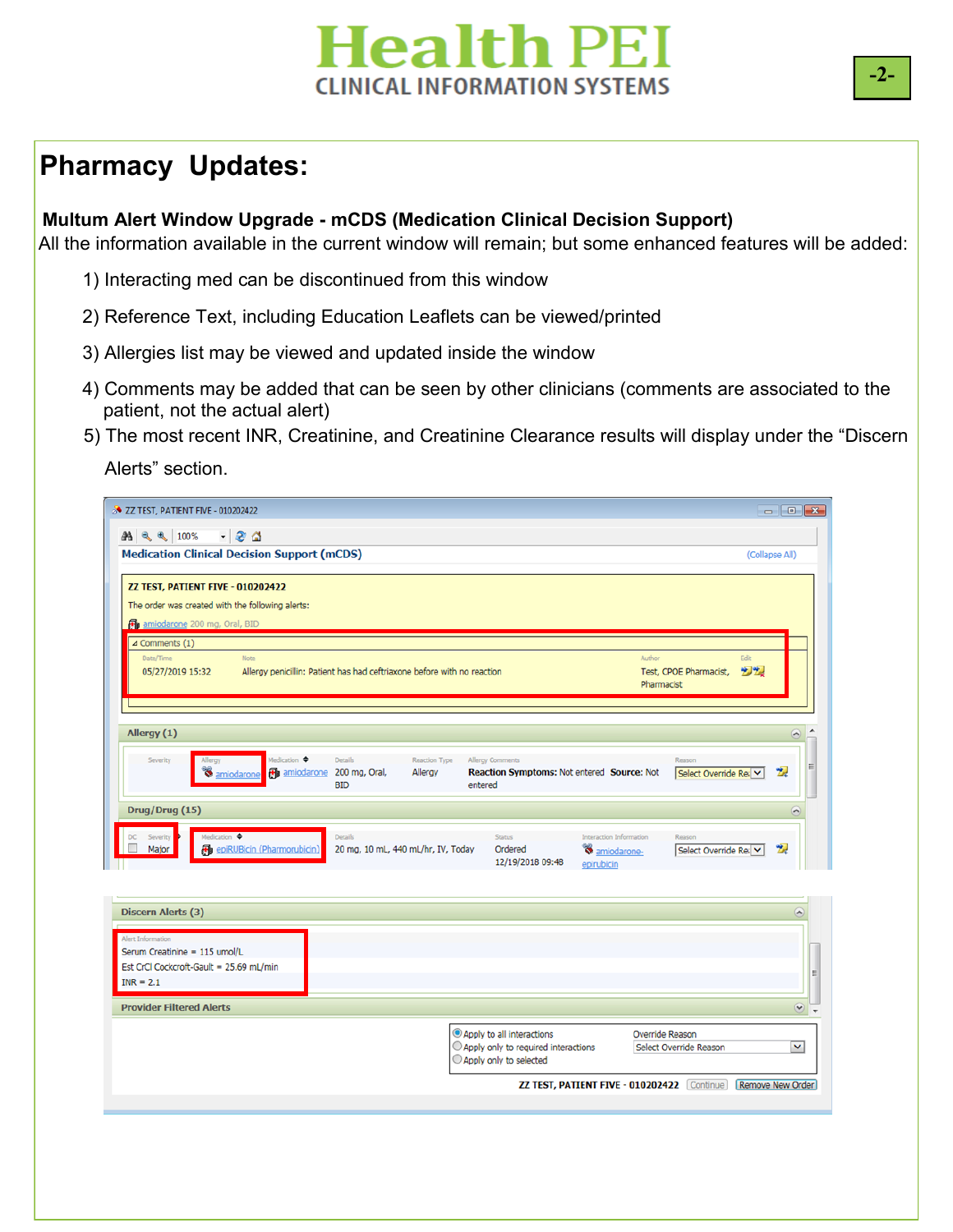#### **PowerChart Updates:**

Results

**New Powerform - Referral to Restorative Care (QEH Only) -** Located in Ad Hoc charting Admit/ Transfer Discharge folder.

**IVIEW IMPLEMENTATION** and on the Lab Tab. The results will also post in IVIEW and PNED. **POC Urinalysis -** The Point of Care (POC) urinalysis results are now seen on the assessments tab the same as the POC glucose result. The results are also viewable on the Recent Results Tab (Quick View)

|                                      | $\cdot$ $\mathbf{\hat{m}}$ Assessments                                                                               |                                                                                                                                                                                                                                                                                                                       |                                                                          |  |
|--------------------------------------|----------------------------------------------------------------------------------------------------------------------|-----------------------------------------------------------------------------------------------------------------------------------------------------------------------------------------------------------------------------------------------------------------------------------------------------------------------|--------------------------------------------------------------------------|--|
| $\mathbb{R}$ $\overline{\mathbb{R}}$ |                                                                                                                      |                                                                                                                                                                                                                                                                                                                       |                                                                          |  |
| Flowsheet:                           | <b>Clinical Info</b>                                                                                                 | ▼.<br>$\mathbf{m}$                                                                                                                                                                                                                                                                                                    | <b>Clinical Info</b><br>Level:                                           |  |
| $\leftarrow$                         |                                                                                                                      |                                                                                                                                                                                                                                                                                                                       |                                                                          |  |
| <b>Navigator</b><br>POC Urinalysis   | ⊡                                                                                                                    | <b>Clinical Info</b><br><b>POC Urinalysis</b><br><b>POC Urine Bilirubin</b><br><b>POC Urine Glucose</b><br>POC Urine Hgb<br><b>POC Urine Ketones</b><br><b>POC Urine Leukocytes</b><br><b>POC Urine Nitrite</b><br>POC Urine pH<br>POC Urine Protein Qual H 18.00<br>POC Urine Spec Grav<br>POC Urine Urobilinogen 12 | 2019-Jun-13 08:47<br>10<br>16<br>8<br>14<br>20<br>22<br>L 4.0<br>H 6.000 |  |
| $2019 - Jun - 17$ $10:21$            | Lab results / (POC Urinalysis)                                                                                       | POC Urine Bilirubin<br>POC Urine Glucose<br>POC Urine Hgb                                                                                                                                                                                                                                                             | Negative<br>Negative<br>Negative                                         |  |
|                                      |                                                                                                                      | POC Urine Ketones<br>POC Urine Leukocytes<br>POC Urine Nitrite<br>POC Urine Protein Qual<br>POC Urine pH<br>POC Urine Spec Grav                                                                                                                                                                                       | $2+$<br>Negative<br>Negative<br>Negative<br>8.0<br>1.005                 |  |
| / POC Urinalysis / Other             | Interpretation: Labs unremarkable / Normal results / Consistent with previous results / Abnormal results === / Other | POC Urine Urobilinogen                                                                                                                                                                                                                                                                                                | Negative                                                                 |  |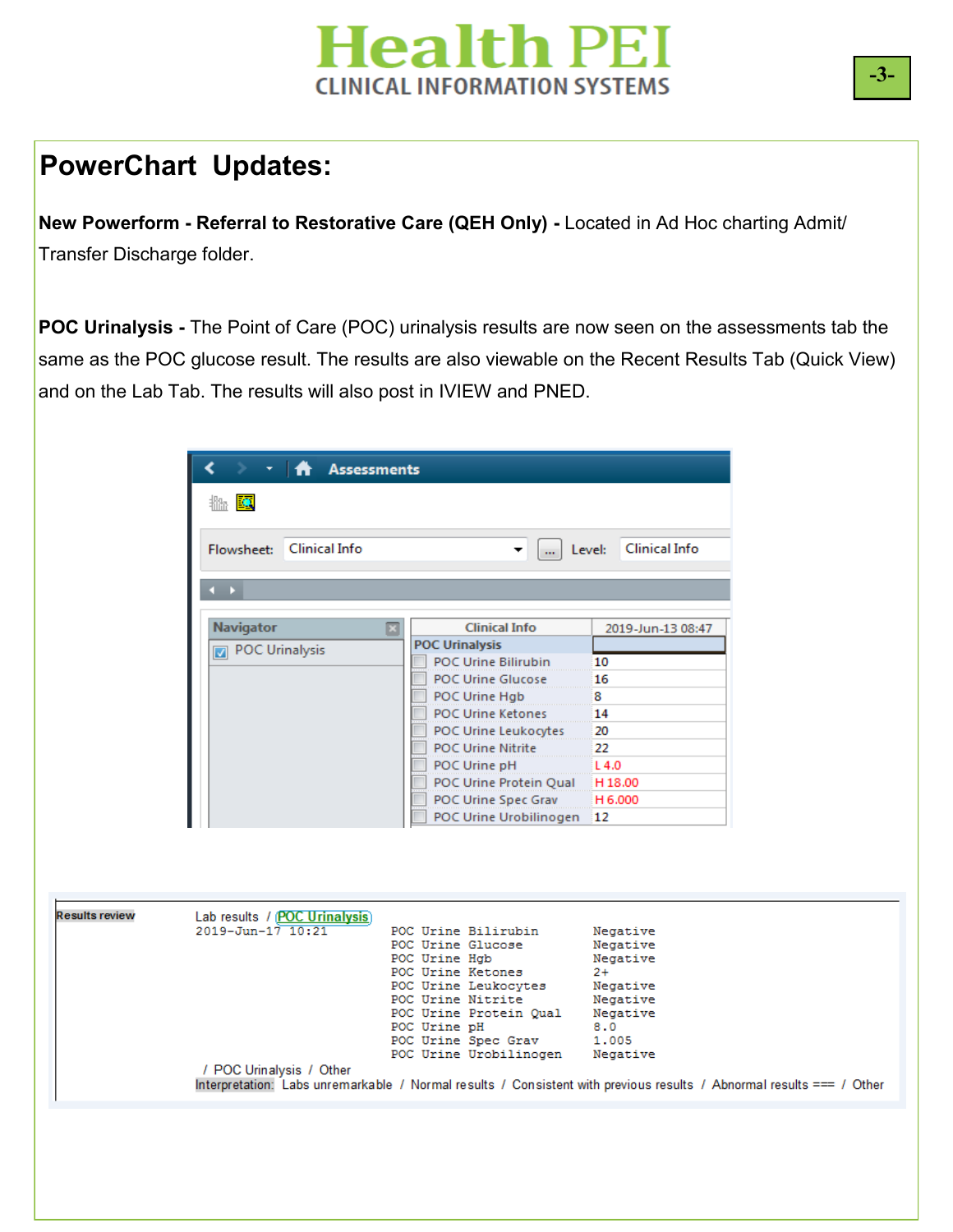#### **PowerChart, SurgiNet, FirstNet & Physician User Updates:**

**New Folder -** There is a new folder in the Documents tab called "ICU Physician Transfer Notes".